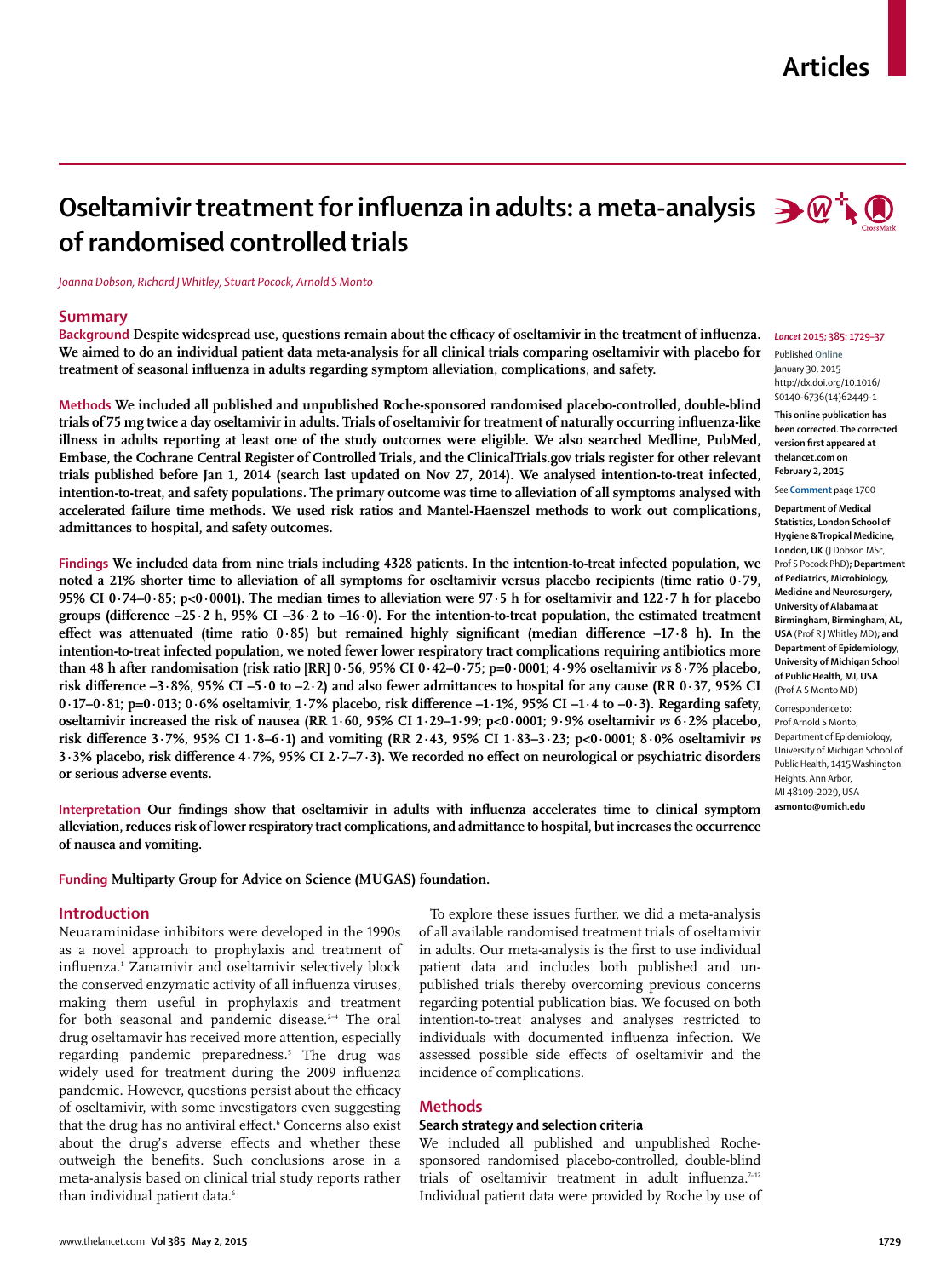|                 | Intention to treat infected |      |                                                             |         |                                | Intention to treat |                                                   |             |           |                          |  |
|-----------------|-----------------------------|------|-------------------------------------------------------------|---------|--------------------------------|--------------------|---------------------------------------------------|-------------|-----------|--------------------------|--|
|                 | Oseltamivir N               |      | Placebo N Estimates of median time and their difference (h) |         | Oseltamivir N Placebo N        |                    | Estimates of median time and their difference (h) |             |           |                          |  |
|                 |                             |      | Oseltamivir                                                 | Placebo | <b>Difference</b>              |                    |                                                   | Oseltamivir | Placebo   | Difference               |  |
| M76001          | 681                         | 355  | 96.3                                                        | $120-5$ | $-24.2$                        | 933                | 473                                               | $97 - 7$    | $114 - 7$ | $-17.1$                  |  |
| WV15819_876_978 | 223                         | 254  | 150.0                                                       | 174.9   | $-24.9$                        | 358                | 375                                               | 139.2       | 149.0     | $-9.8$                   |  |
| WV15670         | 157                         | 161  | 87.4                                                        | 116.5   | $-29.1$                        | 240                | 235                                               | 97.6        | 116.1     | $-18.5$                  |  |
| WV15812 872     | 118                         | 133  | 151.5                                                       | 161.0   | $-9.5$                         | 199                | 202                                               | 143.0       | 163.0     | $-20.0$                  |  |
| JV15823         | 121                         | 130  | $70-0$                                                      | 93.3    | $-23.3$                        | 152                | 158                                               | 63.1        | 81.8      | $-18.6$                  |  |
| WV15671         | 121                         | 128  | 71.5                                                        | 103.3   | $-31.7$                        | 204                | 200                                               | 76.3        | 97.0      | $-20-7$                  |  |
| WV16277         | 119                         | 109  | 80.3                                                        | 99.3    | $-19.0$                        | 226                | 225                                               | 88.8        | $100-3$   | $-11.5$                  |  |
| WV15730         | 19                          | 19   | 78.2                                                        | 143.9   | $-65.8$                        | 31                 | 27                                                | 74.5        | 109.8     | $-35.3$                  |  |
| WV15707         | 6                           | 6    | 53.3                                                        | 31.3    | 22.0                           | 17                 | 9                                                 | 88.8        | 56.2      | $32 - 7$                 |  |
| Overall*        | 1565                        | 1295 | 97.5                                                        | 122.7   | $-25.2$ ( $-36.2$ to $-16.0$ ) | 2360               | 1904                                              | 99.4        | 117.2     | $-17.8(-27.1$ to $-9.3)$ |  |

\*Medians and differences in medians for individual trials are from Kaplan-Meier estimates. The overall estimated medians, differences (and 95% CI) are from the accelerated failure time model adjusted for trial.

*Table 1:* **Estimates of median time to alleviation of all symptoms by treatment group in the intention-to-treat infected and intention-to-treat populations, both overall and for each trial**



Figure 1: Fixed effect meta-analysis for time to alleviation of all symptoms The overall time ratio is calculated from an accelerated failure time model adjusted for trial.

secure web-access. Roche provided data clarifications but had no involvement in the design, conduct, or reporting of the meta-analysis. All trials satisfied relevant good clinical practice criteria, with approval from ethics committees and regulatory authorities. Furthermore, data quality was assured by thorough data audits by the US Food and Drug Administration (FDA). Additionally, we searched Medline (and PubMed), Embase, the Cochrane Central Register for Controlled Trials, and the ClinicalTrials.gov trials register for other relevant trials published before Jan 1, 2014 (appendix pp 1–2). We incorporated all trials of treatment in adults included in a previous meta-analysis plus one additional trial (JV15823).<sup>6</sup> We excluded a Chinese treatment trial in adults because individual patient data were not available.<sup>13</sup> We also excluded one very small trial in adults and children (n=19). $14$  After extensive searches by both Jefferson and colleagues<sup>6</sup> and ourselves, no other adult trials of oseltamivir treatment were identified.

#### **Study design**

The nine trials were done between 1997 and 2001. Eligible participants were within 36 h of feeling unwell, with a fever (≥38°C if aged <65 years, ≥37·5°C if aged ≥65 years), and with at least two influenza symptoms (one respiratory: cough, sore throat or coryza; and one constitutional: headache, myalgia, sweats or chills, or fatigue). Participants received oseltamivir or placebo for 5 days at 12 h intervals. Total follow-up was 21 days. Recruitment began upon detection of a local influenza outbreak. Participants received the first dose of the randomised study drug during their enrolment clinic visit. Participants were subsequently identified as influenza-infected by a positive culture from a nasal or throat swab (viral shedding at baseline or during follow-up) or four-fold or greater increase from baseline in antibody titre (trial definition). In some trials, virus culture was not done at all centres (in these centres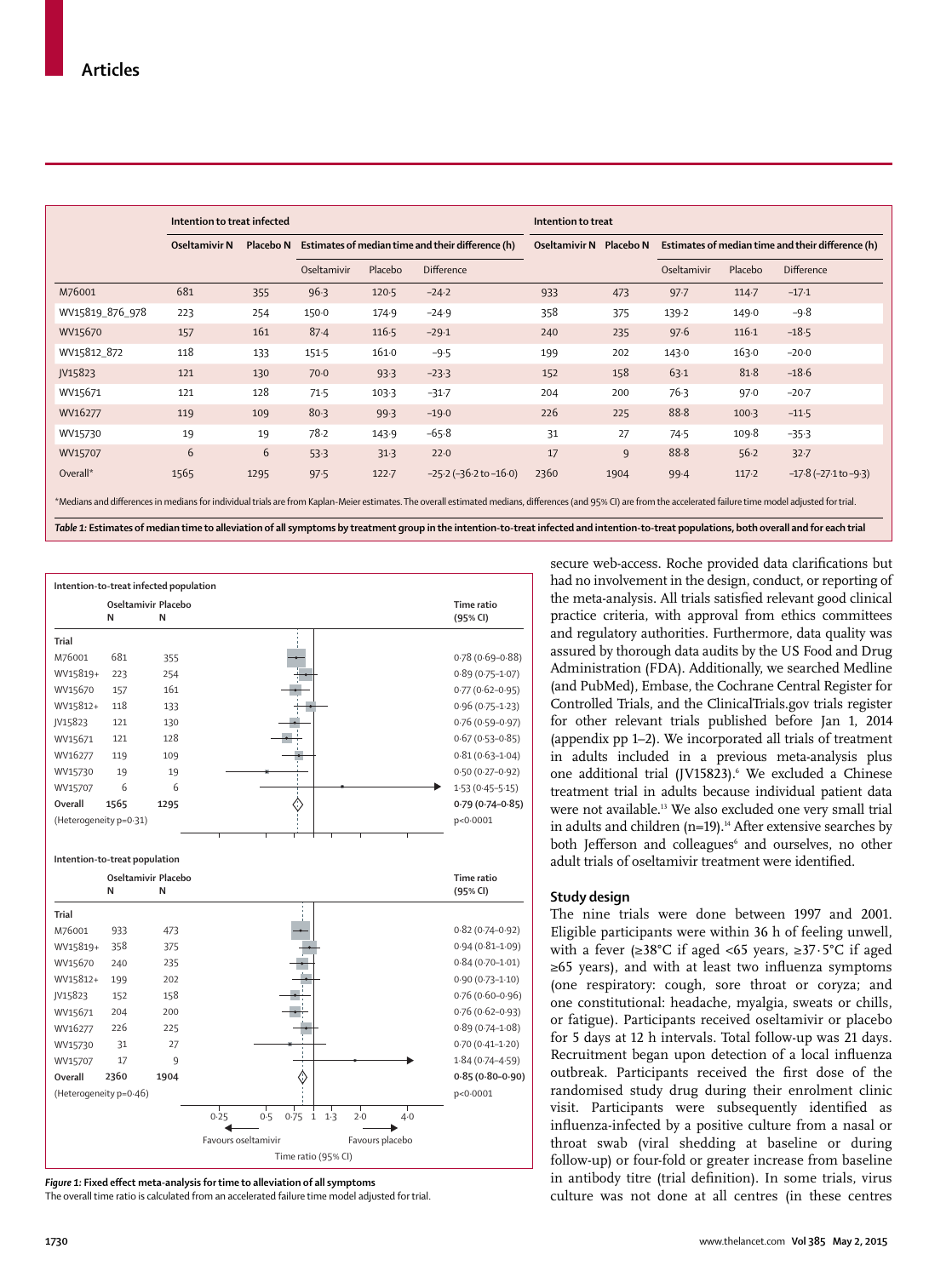influenza infection was based on antibody titre rise only). We focused on 75 mg twice a day of oseltamivir because this is the standard prescribed dose.

Efficacy analyses were first for participants getting at least one dose of study drug and who were identified as influenza-infected (intention-to-treat infected population), and then repeated for the intention-to-treat population, which included all treated participants. Both these population definitions were those used in the individual trials. A few participants (18 in the oseltamivir group and 12 in the placebo group) were excluded because they received no study drug and had no follow-up data. Main analyses were also repeated in the intention-to-treat-not infected population. Safety analyses were by treatment received and in participants taking at least one dose of study drug (safety population). Follow-up was from first study drug intake, as was done in individual trial reports. For brevity we refer to randomisation as time of randomisation and first study drug intake were very similar.

## **Outcomes**

The primary outcome was time to alleviation of all symptoms. Seven influenza symptoms (nasal congestion, sore throat, cough, aches and pains, fatigue, headaches, and chills or sweats) were scored as absent, mild, moderate, or severe. Alleviation was defined to arise when all symptoms scored as absent or mild, and remained so for at least 21·5 h.

The main complication was lower respiratory tract complication more than 48 h after randomisation requiring antibiotics (preferred terms containing "bronchitis", "pneumonia", "lower respiratory tract infection"). Lower respiratory tract complications requiring antibiotics might better represent clinically relevant disease, and oseltamivir would be unlikely to affect lower respiratory tract complications before 48 h. The 48 h cut-off was previously used in some of the individual trial reports. Sensitivity analyses included complications occurring before 48 h. Participants taking antibiotics at baseline were excluded. Diagnosis of complications was based on participant report and the investigator's clinical judgment. No diagnostic tests were needed. We also analysed admittance to hospital for any cause from randomisation as an indicator of complications.

Safety outcomes included death, treatment withdrawals, treatment withdrawals due to adverse events, all adverse events, serious adverse events, adverse events by body system class (including psychiatric disorders and neurological disorders), and preferred terms nausea, vomiting, and diarrhoea.

#### **Statistical analyses**

In view of the similar study designs of the trials, we used fixed-effect methods of meta-analysis. We noted little statistical heterogeneity, and sensitivity analyses with random effect methods for key findings gave very similar results. For time to alleviation of all symptoms, we

initially assessed Kaplan-Meier plots by treatment group See **Online** for appendix and we obtained a treatment effect estimate (time ratio) from a log-logistic accelerated failure time model adjusted for trial.15 We did not use proportional hazards models because non-proportionality of hazards was evident. We estimated treatment difference in median time to alleviation of symptoms adjusted for trial along with a bootstrap confidence interval (2000 repetitions, stratified by trial and treatment group).

We assessed statistical heterogeneity in time ratios across trials by a likelihood ratio test. As a sensitivity analysis, separate accelerated failure time models were fitted for each trial and log time ratios were meta-analysed with inverse-variance weighting. We did pre-specified exploratory subgroup analyses for age, high-risk participants, time from symptom onset to randomisation, virus type, and total baseline symptom score. We did likelihood ratio tests of interaction.

We explored the difference between treatment groups in the pooled Kaplan-Meier estimates of the proportions with alleviation of all symptoms at 12 h, 24 h, then every 24 h to establish when a significant difference became apparent.



*Figure 2:* **Overall Kaplan-Meier curves and estimated survival curves from AFT model (adjusted for trial) by treatment group for time to alleviation of all symptoms in all trials combined** AFT=accelerated failure time.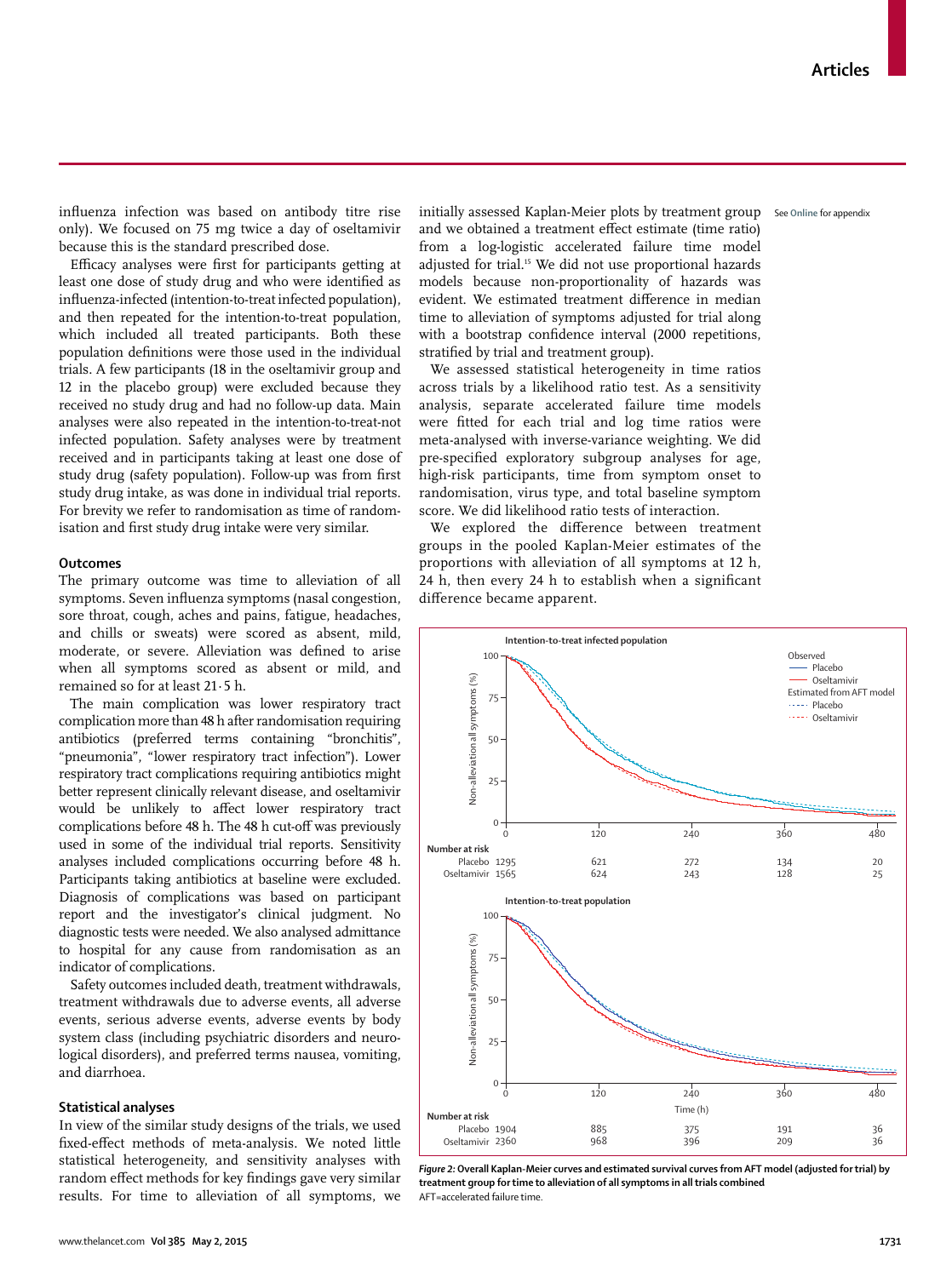|                                | Oseltamivir Placebo<br>N | N       |                     |                     |                      | Time ratio<br>(95% CI)                                                                                            | p value | Interaction Estimated median (h) |           |                                         |
|--------------------------------|--------------------------|---------|---------------------|---------------------|----------------------|-------------------------------------------------------------------------------------------------------------------|---------|----------------------------------|-----------|-----------------------------------------|
|                                |                          |         |                     |                     |                      |                                                                                                                   |         |                                  |           | Oseltamivir Placebo Difference (95% CI) |
| Age (years)                    |                          |         |                     |                     |                      |                                                                                                                   |         |                                  |           |                                         |
| $5 - 65$                       | 1273                     | 990     |                     |                     |                      | $0.77(0.71-0.83)$ 0.086<br>0.89 (0.76-1.05) 0.086                                                                 |         | 87.2                             |           | 114.0 $-26.8 (-36.6 \text{ to } -16.7)$ |
| $\geq 65$                      | 292                      | 304     |                     |                     |                      |                                                                                                                   |         | 147.9                            |           | $165.2 -17.4(-49.8 \text{ to } 15.6)$   |
| High risk-1                    |                          |         |                     |                     |                      |                                                                                                                   |         |                                  |           |                                         |
| <b>No</b>                      | 1186                     | 879     |                     |                     |                      | $0.75(0.69-0.82)$ 0.0097                                                                                          |         | 83.9                             | 112.0     | $-28.1$ ( $-38.7$ to $-18.2$ )          |
| Yes ( $\geq 65$ years/ 379     |                          | 416     |                     |                     |                      | $0.93(0.81 - 1.07)$                                                                                               |         | 145.9                            |           | 157-2 -11-2 (-37-5 to 18-2)             |
| chronic illness/COAD)          |                          |         |                     |                     |                      |                                                                                                                   |         |                                  |           |                                         |
| High risk-2                    |                          |         |                     |                     |                      |                                                                                                                   |         |                                  |           |                                         |
| <b>No</b>                      | 1018                     | 752     |                     |                     |                      | $0.75(0.69-0.82)$ 0.041<br>0.88 (0.78-0.99) 0.041                                                                 |         | 82.3                             |           | 109.7 -27.3 (-38.9 to -17.0)            |
| Yes ( $\geq$ 50 years/         | 547                      | 543     |                     |                     |                      |                                                                                                                   |         | 129.8                            | 147.9     | $-18.1(-39.7$ to $5.1)$                 |
| chronic illness/COAD)          |                          |         |                     |                     |                      |                                                                                                                   |         |                                  |           |                                         |
| Time since influenza onset (h) |                          |         |                     |                     |                      |                                                                                                                   |         |                                  |           |                                         |
| < 24                           | 727                      | 578     |                     |                     |                      | $\left. \begin{array}{l} 0.81 \, (0.73\hbox{--}0.90) \\ 0.78 \, (0.71\hbox{--}0.86) \end{array} \right\} \, 0.66$ |         | 95.8                             |           | 118.4 $-22.6 (-36.8$ to $-8.2)$         |
| $\geq$ 24                      | 838                      | 717     |                     |                     |                      |                                                                                                                   |         | 98.9                             |           | $126.3 -27.4(-41.4 \text{ to } -13.2)$  |
| Total symptom score            |                          |         |                     |                     |                      |                                                                                                                   |         |                                  |           |                                         |
| < 14                           | 665                      | $590 -$ |                     |                     |                      | $0.74 (0.66 - 0.82) 0.096$<br>0.83 (0.76-0.92) 0.096                                                              |         | 77.5                             | $105 - 2$ | $-27.7$ ( $-41.2$ to $-14.2$ )          |
| $\geq 14$                      | 884                      | 692     |                     |                     |                      |                                                                                                                   |         | 114.7                            |           | 137.9 -23.1 (-37.3 to -8.2)             |
| Virus type                     |                          |         |                     |                     |                      |                                                                                                                   |         |                                  |           |                                         |
| Α                              | 1373                     | 1162    |                     |                     |                      | $0.78(0.72 - 0.84)$                                                                                               | > 0.19  | $94 - 7$                         |           | 121.3 $-26.5$ ( $-36.6$ to $-15.7$ )    |
| B                              | 183                      | 125     |                     |                     |                      | $0.91(0.73 - 1.13)$                                                                                               |         | 122.3                            |           | 134.1 -11.8 (-44.7 to 23.6)             |
|                                |                          | 0.68    | 0.8                 | 0.9                 | 1.11<br>$\mathbf{1}$ |                                                                                                                   |         |                                  |           |                                         |
|                                |                          |         | Favours oseltamivir |                     | Favours placebo      |                                                                                                                   |         |                                  |           |                                         |
|                                |                          |         |                     | Time ratio (95% CI) |                      |                                                                                                                   |         |                                  |           |                                         |

*Figure 3:* **Subgroup analyses for time to alleviation of all symptoms in the intention-to-treat infected population**

COAD=chronic obstructive airways disease. Estimated median (h)=estimated median time to alleviation of all symptoms from accelerated failure time model adjusted for trial. Diff (95% CI)=the difference in the estimated medians with bootstrap 95% CI.

Binary outcomes (eg, complications and adverse events) were meta-analysed with risk ratios and a Mantel-Haenszel fixed effect approach without continuity correction.16,17 We excluded trials with no events in both groups and did  $\chi^2$  tests of heterogeneity. To obtain an overall risk difference, we applied the overall risk ratio (and 95% CI) to the pooled placebo group risk to calculate a risk difference and 95% CI. $17,18$  Exploratory subgroup analysis for the lower respiratory tract complication outcome used inverse-variance weighting to assess heterogeneity between subgroups.

For complication and adverse event outcomes, we excluded events arising beyond 28 days after randomisation. We analysed adverse events separately for on treatment and off treatment periods. On treatment was defined as up to 2 days after the last dose of study drug. For psychological and neurological disorders, we did a sensitivity analysis in participants infected with influenza only because these events might be directly related to influenza symptoms. Additionally, the two trials with a 150 mg twice a day oseltamivir dose compared with placebo were included to investigate potential associations between dose and response. For nausea and vomiting, we also did separate analyses for influenza-infected and non-influenza infected participants.

Because post-baseline data was used in the definition of influenza infection, we repeated efficacy analyses for participants who were influenza-infected on the basis of viral shedding at baseline only. All analyses used Stata version 13.1.

## **Role of the funding source**

The meta-analysis was funded by the Multiparty Group for Advice on Science (MUGAS) who assembled a multidisciplinary team to examine the overall data from trials of oseltamivir in adults. The team agreed an individual patient data analysis was the most robust approach, and to cover the costs the MUGAS Board applied for an unrestricted grant from Roche. This unrestricted grant stipulates that Roche would not be involved in the actual review process in any way other than providing the requested data dictionaries and datasets. The results were not shared with Roche until the analysis was completed. The London School of Hygiene & Tropical Medicine received a grant from MUGAS to partly fund Joanna Dobson's salary while she worked on this project. RJW and AMS received travel expenses from MUGAS for investigator meetings in London.

## **Results**

In the intention-to-treat population 2402 participants were randomly assigned to receive 75 mg oseltamivir twice a day and 1926 to placebo (one trial had 2:1 randomisation). Of these, 1591 (66%) in the oseltamivir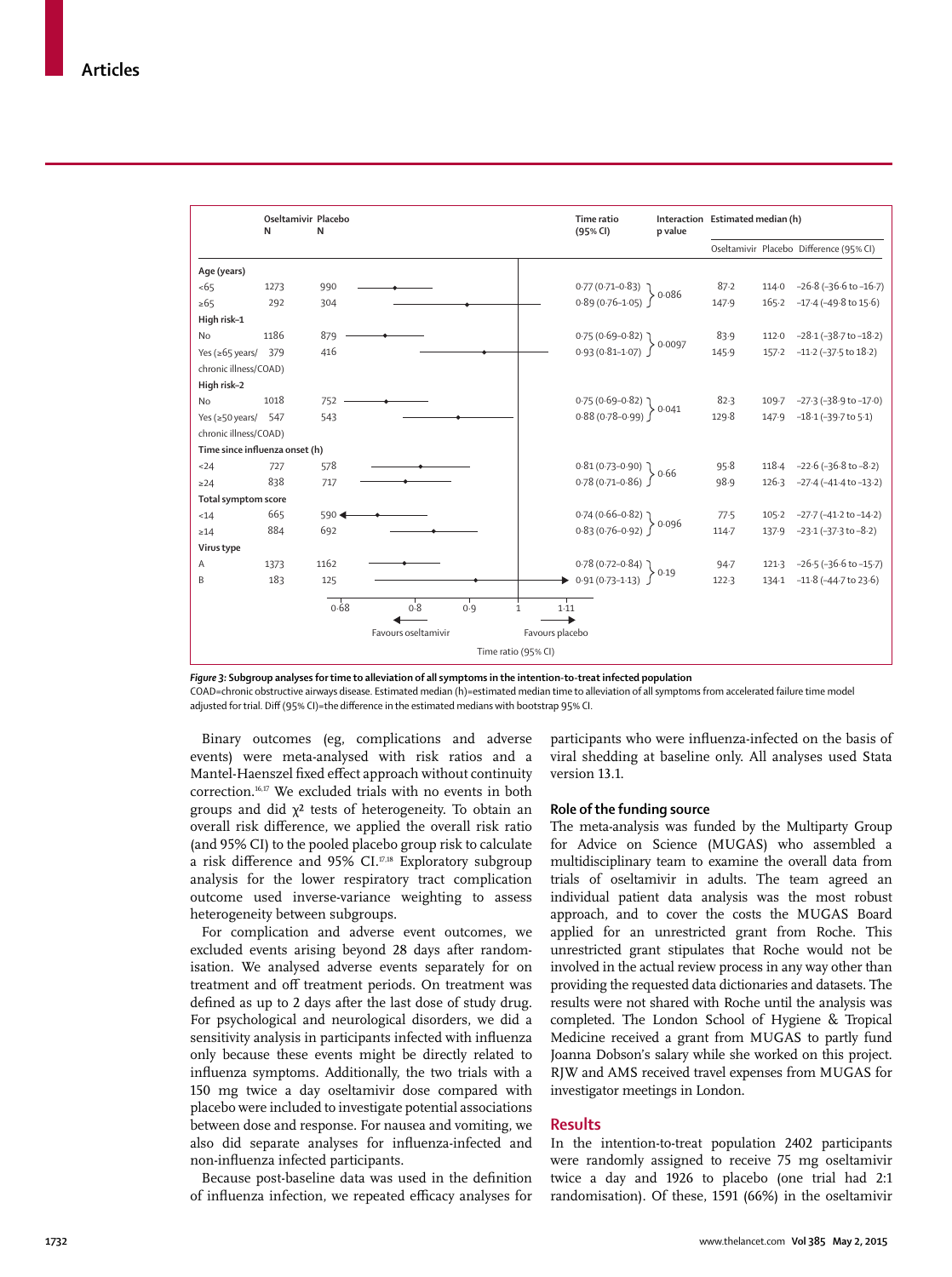group and 1302 (68%) in the placebo group were influenza-infected constituting the intention-to-treat infected population. The appendix shows characteristics of the nine included trials (appendix p 3). Most participants had influenza virus type A (2558/2893 [88%]); A-H3N2 was the main strain (appendix p 4). The safety population comprised 2401 participants on oseltamivir and 1917 on placebo. Two trials (protocol numbers WV15819\_876\_978 and WV15707) were in elderly participants (≥65 years), and one was in participants with chronic cardiac or respiratory disease or both (WV15812\_872). Three trials did not meet planned recruitment targets but were still included (WV16277, WV15730, and WV15707). Baseline characteristics were balanced between treatment groups for each trial (appendix p 5).

64 (1·5%) of 4328 participants were missing time to alleviation of all symptoms. The median time to alleviation of symptoms in the placebo group varied across trials (table 1) and was longer in the trials with participants with chronic illnesses and in elderly people. In the intention-totreat infected population, there was a 21% shorter time to alleviation of all symptoms for oseltamivir compared with placebo (time ratio 0·79, 95% CI 0·74–0·85; p<0·0001; figure 1). Across all trials, the estimated median time to alleviation of all symptoms was 97·5 h for oseltamivir, 122 $\cdot$ 7 h for placebo (difference  $-25\cdot2$  h, 95% CI  $-36\cdot2$  to  $-16.0$ ). In the intention-to-treat population, the estimated time reduction attenuated to 15% but remained highly significant (time ratio  $0.85$ ,  $95\%$  CI  $0.80-0.90$ ; p<0.0001). The treatment difference in median time to symptom alleviation became  $-17.8$  h (95% CI  $-27.1$  to  $-9.3$ ). The accelerated failure time model provided a good fit to the data (figure 2). Sensitivity analyses with a two-stage metaanalysis method produced similar results (data not shown). We noted no heterogeneity in time ratios across trials (interaction  $p=0.31$  [intention-to-treat infected], p=0·46 [intention-to-treat]). In the intention-to-treat-not infected population, the estimated time ratio was close to unity (time ratio  $0.99$ ,  $95\%$  CI  $0.88-1.12$ ; p= $0.91$ ), so only participants identified as influenza-infected benefited from oseltamivir.

In exploratory analyses with pooled Kaplan-Meier estimates of percentage without symptoms, a marked treatment difference emerged by 24 h after randomisation (intention-to-treat infected: difference 5.2%, 95% CI  $3.4 - 7.0$ ; p<0.0001; intention-to-treat: difference  $4.6\%$ , 95% CI 3·1–6·2; p<0·0001).

Figure 3 shows exploratory subgroup analyses for time to alleviation of all symptoms in the intention-to-treat infected population. The time ratio of oseltamivir versus placebo recipients was attenuated for high-risk participants (≥65 years or in chronic illness trial or chronic obstructive airways disease at baseline; interaction  $p=0.0097$ ). Findings of an alternative high-risk subgroup analysis, with participants aged 50 to 64 years also as high risk, were supportive of this finding.

For age, time from influenza onset, total symptom score, and virus type, we noted no heterogeneity in time ratios.

In the intention-to-treat infected population, we recorded a lower respiratory tract complication arising after 48 h after randomisation requiring antibiotics in 65 (4·2%) of 1544 participants given oseltamivir and 110 (8 $-7\%$ ) of 1263 participants given placebo (figure 4). An estimated 44% reduction in risk of lower respiratory tract complications was attributable to oseltamivir treatment (RR  $0.56$ , 95% CI  $0.42 - 0.75$ ; p=0.0001), with absolute risk difference of  $-3.8\%$  (95% CI  $-5.0$  to  $-2.2$ ). Components of this outcome were  $56$  ( $3.6\%$ ) versus 87 (6·9%) bronchitis, nine (0·6%) versus 21 (1·7%) pneumonia, and one  $(0.1%)$  versus four  $(0.3%)$  lower respiratory tract infection in oseltamivir and placebo groups, respectively. Risk ratios for pneumonia and bronchitis were 0·40 (95% CI 0·19–0·84; p=0·015) and 0.62 (95% CI 0.45, 0.85; p=0.0030), respectively. In the intention-to-treat population, 105/2330 (4·5%) oseltamivir and 147/1872 (7·9%) placebo subjects experienced a lower



*Figure 4:* **LRTC, intention-to-treat infected, and intention-to-treat population** LRTC=lower respiratory tract complications. Events=number of participants who had one or more events. \*No events in oseltamivir group. The trial still contributes to the overall estimates.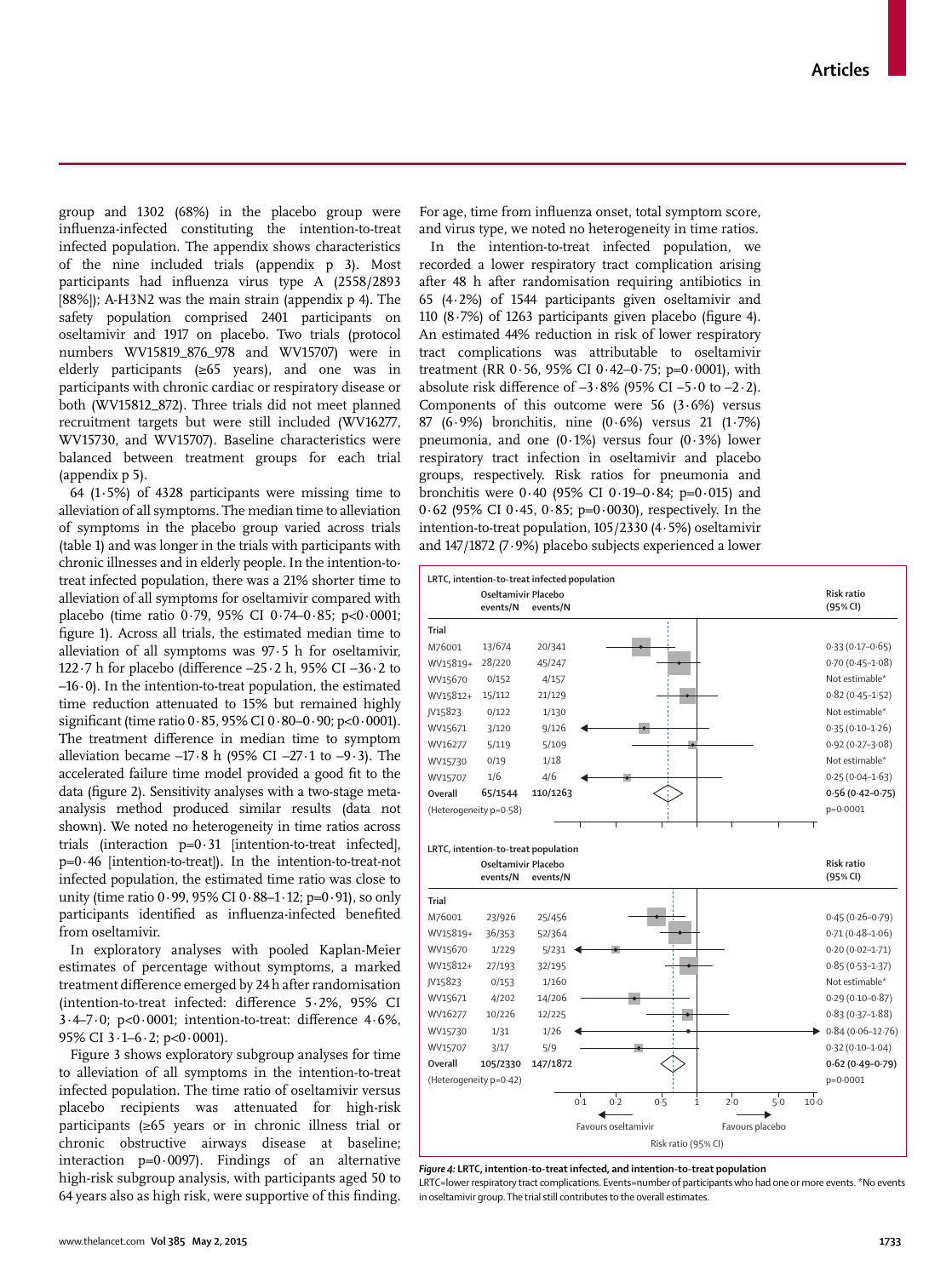

*Figure 5:* **Admittance to hospital, intention-to-treat infected, and intention-to-treat population** Events=number of participants who had one or more events. \*No events in oseltamivir group. The trial still contributes to the overall estimates.

respiratory tract complication with risk ratio attenuated to 0.62, 95% CI 0.49, 0.79; p=0.0001; risk difference:  $-3.0\%$ , 95% CI  $-4.0$  to  $-1.7$ . For pneumonia and bronchitis the intention-to-treat risk ratios became 0·34 (95% CI 0·18–0·64; p=0·0009, 13 [0·6%] *vs* 32 [1·7%]) and 0·71 (95% CI 0·54–0·93; p=0·011, 90 [3·9%] *vs* 111 [5·9%]), respectively. We noted no effect on lower respiratory tract complications in the intention-to-treat-not infected population (RR  $0.82$ , 95% CI  $0.53-1.26$ ; p=0.36). We recorded no statistical heterogeneity across trials.

An exploratory subgroup analysis of lower respiratory tract complications in the intention-to-treat infected population had a relative risk of 0·70 (95% CI 0·49–0·98) in high-risk participants (45/371 in the oseltamivir group *vs* 72/403 in the placebo group) versus 0·39 in others (95% CI 0·23–0·66; 20/1173 in the oseltamivir group *vs* 38/860 in the placebo group; interaction  $p=0.070$ ).

The addition of lower respiratory tract complications starting before 48 h (intention-to-treat infected: extra 15/1544 *vs* 13/1263; intention-to-treat: extra 26/2330 *vs* 19/1872) attenuated the risk ratios for both intention-to-treat infected and intention-to-treat populations but they remained highly significant (intention-to-treat infected: RR  $0.61$ , 95% CI  $0.47-0.79$ ; p= $0.0002$ ; intention-to-treat: RR  $0.68$ , 95% CI  $0.55-0.85$ ; p=0.0005).

A sensitivity analysis for time to alleviation of all symptoms, restricting analysis to participants who were influenza-infected on the basis of viral shedding at baseline only gave an estimated time ratio similar to that in the intention-to-treat infected analysis (time ratio 0·77, 95% CI 0·71–0·84; p<0·0001). We noted similar results for lower respiratory tract complications (RR 0·59, 95% CI 0·40–0·88; p=0·0089).

In the intention-to-treat infected population, nine  $(0.6\%)$  of 1591 participants had to be admitted to hospital for any cause versus 22 (1·7%) of 1302 participants given placebo (figure 5), an estimated 63% risk reduction (RR 0·37, 95% CI 0·17–0·81; p=0·013) with risk difference of  $-1.1\%$  (95% CI  $-1.4$  to  $-0.3$ ). In the intention-to-treat population, the risk ratio attenuated and was no longer statistically significant  $(25/2402)$ oseltamivir *vs* 35/1926 placebo; RR 0·61, 95% CI  $0.36-1.03$ ;  $p=0.066$ ). In the intention-to-treat-not infected population, the estimated risk ratio was close to unity (16/811 oseltamivir *vs* 13/624 placebo; RR 1·01, 95% CI  $0.47-2.15$ ; p=0.99). The causes of admittance to hospital covered many disorders with no discernible pattern (data not shown). Seven participants were admitted to hospital because of pneumonia (two in the oseltamivir group and five in the placebo group) in the intention-to-treat infected population. We noted no statistical heterogeneity across trials. One participant on placebo and not influenza-infected died because of respiratory failure.

Table 2 shows key findings for on treatment adverse events (appendix p 6 shows all adverse events and appendix p 7 shows serious adverse events and cardiac disorders). We noted highly significant excesses on oseltamivir for nausea, vomiting, and all gastrointestinal disorders. By contrast oseltamivir had significantly less diarrhoea, infections and infestations, and respiratory, thoracic and mediastinal disorders. Participants given oseltamivir had fewer cardiac disorders, and more injury and poisoning than did those given placebo, but numbers of events were small. We noted no discernible cause-specific pattern in cardiac disorders and only three participants (one in the oseltamivir group and two in the placebo group) had cardiac disorders deemed serious adverse events. We recorded no overall treatment difference in on treatment serious adverse events. There was no evidence of a treatment difference for neurological or psychiatric disorders in the safety population or in participants infected with influenza. The excess of nausea and vomiting arose both in participants influenza-infected and in others, although the risk ratio for vomiting was lower and nonsignificant in those not infected than in those with influenza infection. We noted no heterogeneity across trials for any adverse events (data not shown).

The incidence of on treatment psychiatric adverse events was numerically higher on the 150 mg twice a day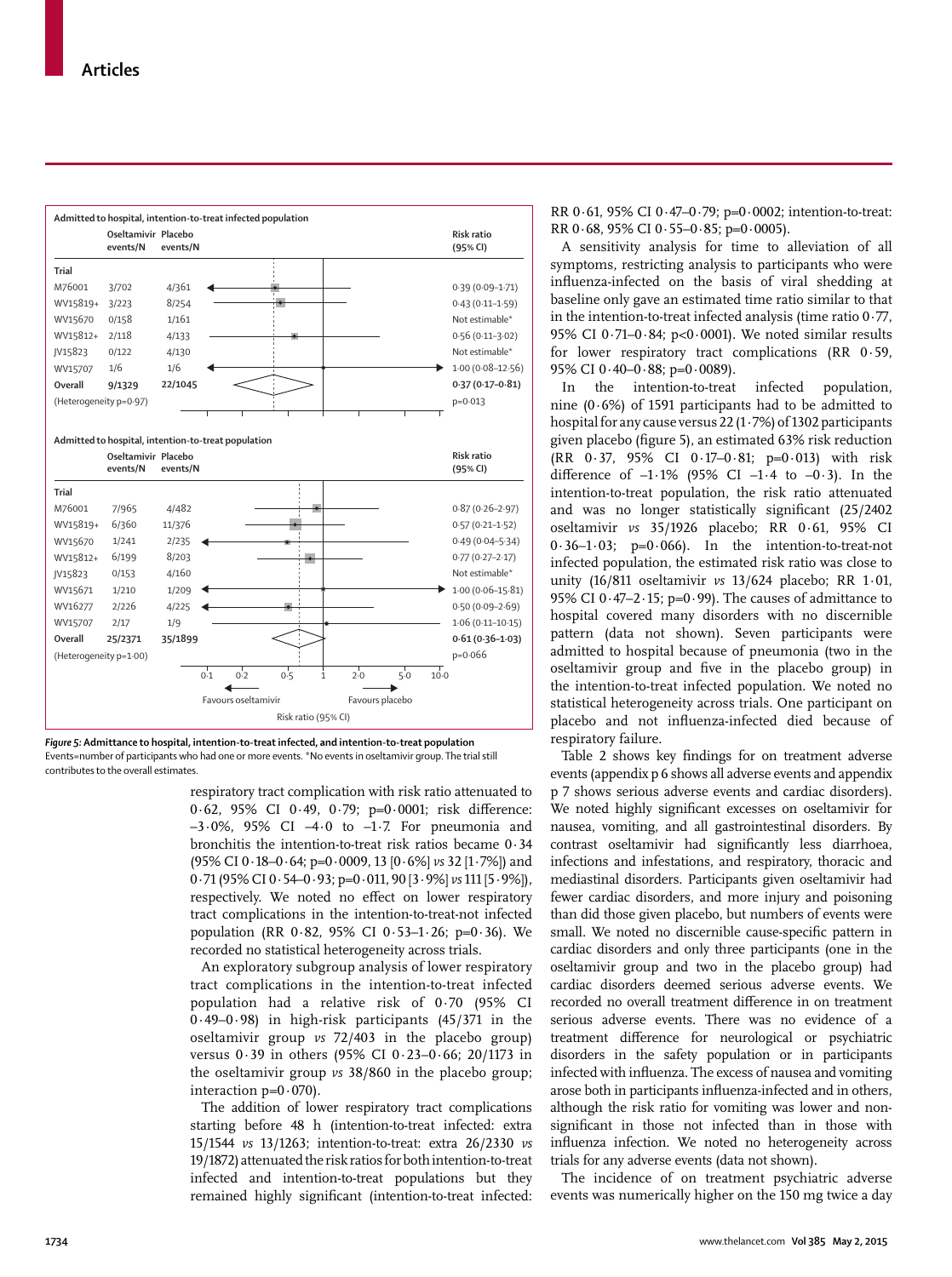|                                                             | <b>Number of events</b>   |                       | Overall risk ratio<br>(95% CI) | p value  | Placebo group<br>risk $(%)^*$ | Oseltamivir<br>qroup risk (%) <sup>+</sup> | <b>Risk difference</b><br>(95% CI) |  |
|-------------------------------------------------------------|---------------------------|-----------------------|--------------------------------|----------|-------------------------------|--------------------------------------------|------------------------------------|--|
|                                                             | Oseltamivir<br>$(n=2401)$ | Placebo<br>$(n=1917)$ |                                |          |                               |                                            |                                    |  |
| All adverse events                                          | 1033                      | 819                   | $0.97(0.91 \text{ to } 1.04)$  | 0.41     | $42 - 7$                      | 41.5                                       | $-1.2\%$ ( $-4.0$ to $1.8$ )       |  |
| Serious adverse events                                      | 21                        | 22                    | 0.79 (0.43 to 1.47)            | 0.46     | $1-1$                         | 0.9                                        | $-0.2\%$ ( $-0.7$ to $0.5$ )       |  |
| Gastrointestinal disorders                                  | 574                       | 370                   | 1.21(1.07 to 1.36)             | 0.0019   | 19.3                          | 23.3                                       | $4.0\%$ (1.4 to 6.9)               |  |
| Nausea                                                      | 247                       | 118                   | 1.60(1.29 to 1.99)             | < 0.0001 | $6-2$                         | 9.9                                        | $3.7\%$ (1.8 to 6.1)               |  |
| Vomiting                                                    | 201                       | 63                    | $2.43(1.83 \text{ to } 3.23)$  | < 0.0001 | 3.3                           | 8.0                                        | 4.7% (2.7 to 7.3)                  |  |
| Diarrhoea                                                   | 147                       | 147                   | $0.75(0.60 \text{ to } 0.95)$  | 0.016    | 7.7                           | 5.8                                        | $-1.9\%$ ( $-3.1$ to $-0.4$ )      |  |
| Cardiac disorders                                           | 13                        | 20                    | 0.49 (0.25 to 0.98)            | 0.043    | $1-0$                         | 0.5                                        | $-0.5\%$ ( $-0.8$ to $-0.0$ )      |  |
| Infections and infestations                                 | 231                       | 217                   | 0.84 (0.70 to 1.00)            | 0.049    | 11.3                          | 9.5                                        | $-1.8\%$ ( $-3.4$ to $-0.0$ )      |  |
| Injury and poisoning                                        | 15                        | $\overline{4}$        | 3.37 (1.08 to 10.47)           | 0.036    | 0.2                           | 0.7                                        | $0.5\%$ (0.0 to 2.0)               |  |
| Respiratory, thoracic, and<br>mediastinal disorders         | 158                       | 143                   | $0.74$ (0.60 to 0.93)          | 0.0081   | 7.5                           | 5.5                                        | $-1.9\%$ ( $-3.0$ to $-0.6$ )      |  |
| Neurological disorders                                      | 124                       | 93                    | 1.00 (0.76 to 1.30)            | 0.97     | 4.9                           | $4 - 8$                                    | $-0.0\%$ ( $-1.2$ to $1.5$ )       |  |
| Psychiatric disorders                                       | 11                        | 13                    | $0.62$ (0.26 to 1.45)          | 0.27     | 0.7                           | 0.4                                        | $-0.3\%$ ( $-0.5$ to 0.3)          |  |
| Additional analyses in influenza-<br>infected participants‡ |                           |                       |                                |          |                               |                                            |                                    |  |
| Neurological disorders                                      | 91                        | 73                    | 0.95 (0.70 to 1.29)            | 0.76     | 5.6                           | 5.4                                        | $-0.3\%$ ( $-1.7$ to $1.6$ )       |  |
| Psychiatric disorders                                       | 10                        | 9                     | $0.81(0.31$ to $2.08$ )        | 0.65     | 0.7                           | 0.6                                        | $-0.1\%$ ( $-0.5$ to 0.7)          |  |
| Nausea                                                      | 172                       | 85                    | 1.60(1.24 to 2.07)             | 0.0003   | 6.5                           | $10-5$                                     | 3.9% (1.6 to 7.0)                  |  |
| Vomiting                                                    | 155                       | 41                    | 3.00(2.11 to 4.26)             | < 0.0001 | 3.2                           | 9.5                                        | 6.3% (3.5 to 10.3)                 |  |
| Additional analyses in participants<br>without influenza    |                           |                       |                                |          |                               |                                            |                                    |  |
| Nausea                                                      | 75                        | 33                    | $1.67(1.12 \text{ to } 2.49)$  | 0.011    | 5.3                           | 8.9                                        | 3.6% (0.7 to 7.9)                  |  |
| Vomiting                                                    | 46                        | 22                    | 1.49 (0.90 to 2.46)            | 0.12     | 3.6                           | 5.3                                        | $1.7\%$ (-0.4 to 5.2)              |  |

Events=number of participants who had one or more events. \*Placebo group risk is calculated using all trials (including trials with no outcomes in each group).†Oseltamivir group risk and risk difference (95% CI) obtained by applying overall risk ratio and 95% CI to pooled placebo group risk. ‡n=1590 in the oseltamivir group and n=1299 in the placebo group. §n=811 in the oseltamivir group and n=618 in the placebo group

*Table 2:* **Meta-analyses fi ndings for key on treatment adverse events in the safety population, by treatment received**

dose than placebo but numbers of events were small (150 mg [8/447] vs placebo [3/439] RR 2·61, 95% CI 0·70–9·78; p=0·15). The 150 mg dose did not seem to affect neurological adverse events (data not shown).

Fewer off treatment serious adverse events arose in participants given oseltamivir (RR 0·23, 95% CI  $0.09-0.58$ ; p= $0.0018$ ), but numbers of events were small (6/2401 in the oseltamivir group *vs* 22/1917 in the placebo group; appendix p 7). No other off treatment adverse events showed a treatment difference (data not shown). Treatment withdrawal rates were similar (117/2401 in the oseltamivir group *vs* 79/1917 in the placebo group; RR 1·04, 95% CI 0 $\cdot$ 78, 1 $\cdot$ 39; p=0 $\cdot$ 78) as was treatment withdrawal due to an adverse event (36/2401 in the oseltamivir group *vs* 33/1917 in the placebo group; RR 0.76, 95% CI 0.46-1.25; p=0.28).

#### **Discussion**

Our findings show that oseltamivir in adults with influenza accelerates time to clinical symptom alleviation, reduces risk of lower respiratory tract complications, and admittance to hospital, but increases the occurrence of nausea and vomiting.

Randomised trials done for licensing a new treatment typically focus on essential issues of efficacy and safety. The development of treatments for influenza is no exception. Not all questions related to eventual use of a drug can be answered by such trials. These issues are usually addressed in subsequent observational studies, which are complicated by potential selection bias in who receives the intervention.<sup>19,20</sup> Thus, randomised trials provide the best evidence to assess events that arise with sufficient frequency. Insight can be increased by combining evidence across trials providing their designs are similar. Such meta-analyses are best done by use of individual patient data; advantages include more thorough analysis of outcomes (eg, time to event), exploring patient subgroups, the ability to check data quality, and performance of sensitivity analyses on key outcomes.<sup>21</sup>

After extensive searches by both Jefferson and colleagues<sup>6</sup> and ourselves, we excluded just two relevant oseltamivir treatment trials in adults from our meta-analysis: a trial in 451 Chinese adults that concluded "oseltamivir was effective and well tolerated", and a trial that recruited only 19 adults and children (four to early oseltamivir, eight to late oseltamivir, and seven to placebo) that concluded "time to 50% decrease in symptom severity, complete symptom resolution, and first negative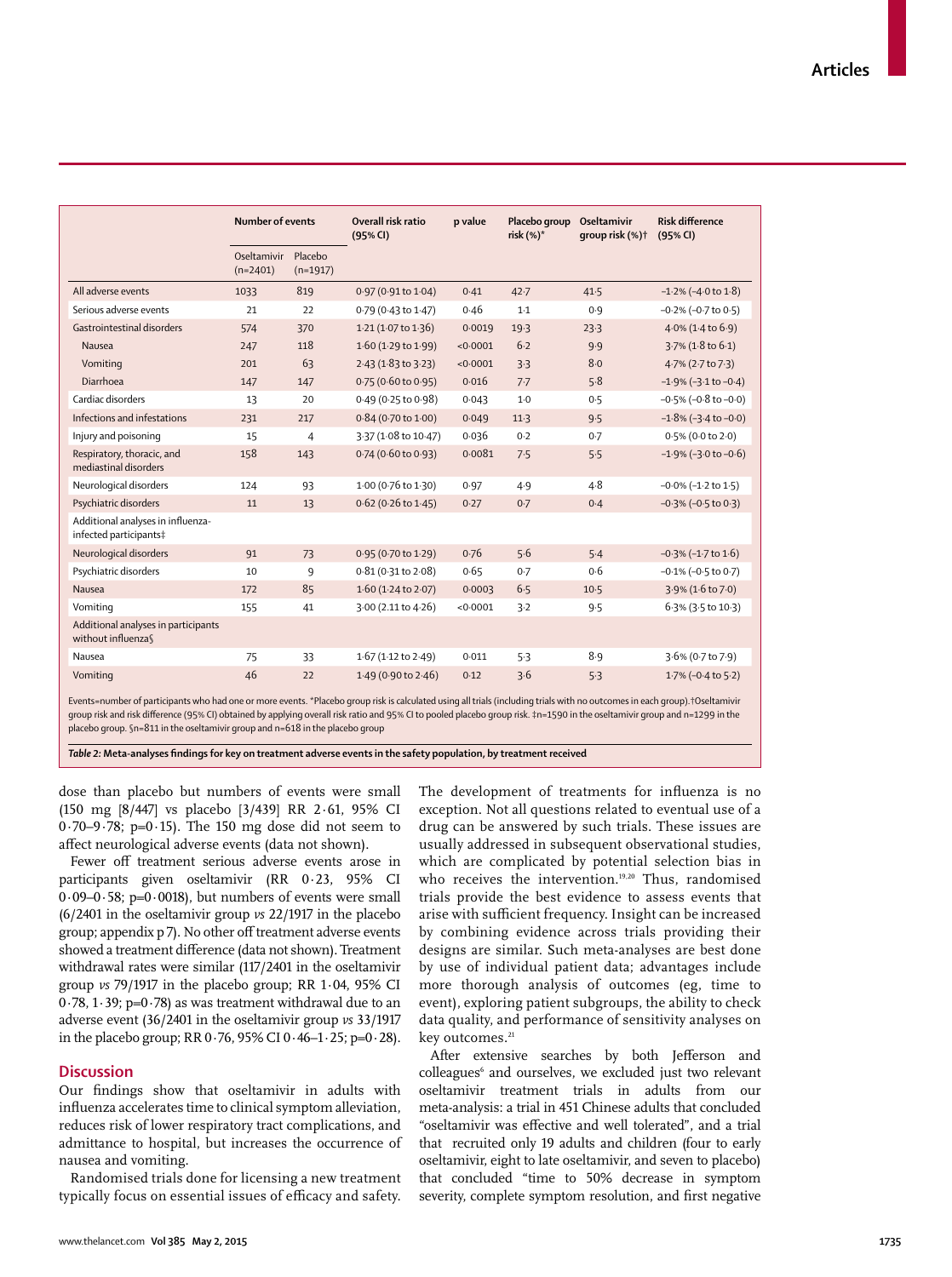culture were shortest among the early treatment group".<sup>13,14</sup> Because these conclusions are broadly consistent with our findings, we believe our results based on individual patient data provide the best available evidence on oseltamivir treatment in adults. With regards to paediatric studies of oseltamivir treatment, a further individual patient data meta-analysis of three Roche-sponsored randomised trials plus two other randomised trials in children is underway and will be published separately.<sup>22-25</sup>

For the primary outcome of time to alleviation of all symptoms, we noted an absolute reduction of about 1 day in the intention-to-treat infected population, which was somewhat attenuated in the intention-to-treat population. These estimates are broadly compatible with those of observational studies and a previous meta-analysis.<sup>6,20</sup> A basic question is what primary population should be selected for analysis? In the pivotal studies for licensure, the intention-to-treat infected population was chosen, namely those participants actually having laboratory confirmed influenza by virus isolation or rise in antibody titre. The PCR technique for identifying influenza was not yet available. Parenthetically, intention-to-treat infected is the standard analysis used worldwide by regulatory authorities for licensure.26

The other approach we presented is the intention-to-treat population (ie, all treated patients whether infected or not), which inevitably dilutes estimates of any possible antiviral drug effect. The intention-to-treat population includes all randomly assigned participants and thus captures the overall drug exposure. However, the intention-to-treat infected population provides more direct insight into how the drug works in the disease being studied.

We recorded no reduction in time to symptom alleviation in participants not identified as being infected with influenza. Thus efficacy seems to be confined to the antiviral activity of the drug. Other investigators have only used the intention-to-treat population, which dilutes true efficacy, but does estimate effectiveness in a real-world setting in which some treated patients inevitably will not have influenza. Use of the intention-to-treat infected population was abandoned in a previous meta-analysis because slightly more placebo participants were documented as infected than were participants given oseltamivir, which investigators argued might introduce a bias.6 We used sensitivity analyses to explore this issue; by classifying as infected only patients with virus identified at enrolment, we noted little change in time to alleviation results compared with our original intention-to-treat infected analysis.

Prevention of complications was not a pre-defined focus of each trial because of insufficient power; nevertheless, combined data for complications across all trials provide important evidence. Reductions in complications, admittance to hospital, and deaths have been addressed in observational studies, especially during the 2009 pandemic, but randomised evidence is more compelling.19,20,27 Complication rates are low, but still significant risk reductions were detected both in the intention-to-treat infected and intention-to-treat populations. Identification of complications was not an aim of most studies—eg, pneumonia diagnosis did not have radiographic validation. To ensure complications were not simply differentially reported because of milder symptoms on oseltamivir, we studied only those requiring antibiotics. Bronchitis could be considered part of the overall influenza syndrome, but the same pattern of reduced complications also applies to pneumonia. We noted a significant 63% reduction in the risk of hospitalisation in the intention-to-treat infected population although this was attenuated and non-significant in the intention-to-treat population. This finding is more meaningful because oseltamivir has no effect on complications in participants who do not have influenza. Our results for complications and admittance to hospital are broadly consistent with those of observational studies and some previous meta-analyses of randomised trials.20,28–31

Findings of our meta-analysis confirm the clear harms of nausea and vomiting attributed to oseltamivir with estimated absolute increases of 3·7% for nausea and 4·7% for vomiting. These results are similar to anticipated rates with antimicrobial agents. Conversely, diarrhoea was more common in participants who took placebo. We did not find evidence of other harms caused by oseltamivir. Overall, we restricted our analysis to the licensed dose of 75 mg. We investigated a previous claim of a dose–response effect on incidence of psychiatric outcomes when the 150 mg dose was also investigated<sup>6</sup> and noted a numerical (but non-significant) excess for the 150 mg dose. At the 75 mg dose, the incidence of psychiatric outcomes was numerically lower than on placebo.

There are several limitations in our analyses. Respiratory complications were not a pre-defined primary outcome for the original trials and specific diagnostic tests were not necessary. So caution is warranted in interpreting these results, although incorporation of antibiotic use in the definition should enhance reliable reporting of complications. For both pneumonia and hospitalisation for any cause, we noted significant differences but numbers of events were small and so effect estimates are imprecise. The absence of a significant treatment difference for uncommon events might be explained by insufficient power to detect true effects even after data across studies was combined. This meta-analysis was for trials with a 5 day treatment duration.We did not study the benefits and harms of longer term use of oseltamivir (eg, in prophylaxis).

Oseltamivir's effectiveness in the intention-to-treat population might not be generalisable because the percentage of participants infected might vary across populations, both in these trials and in real-world